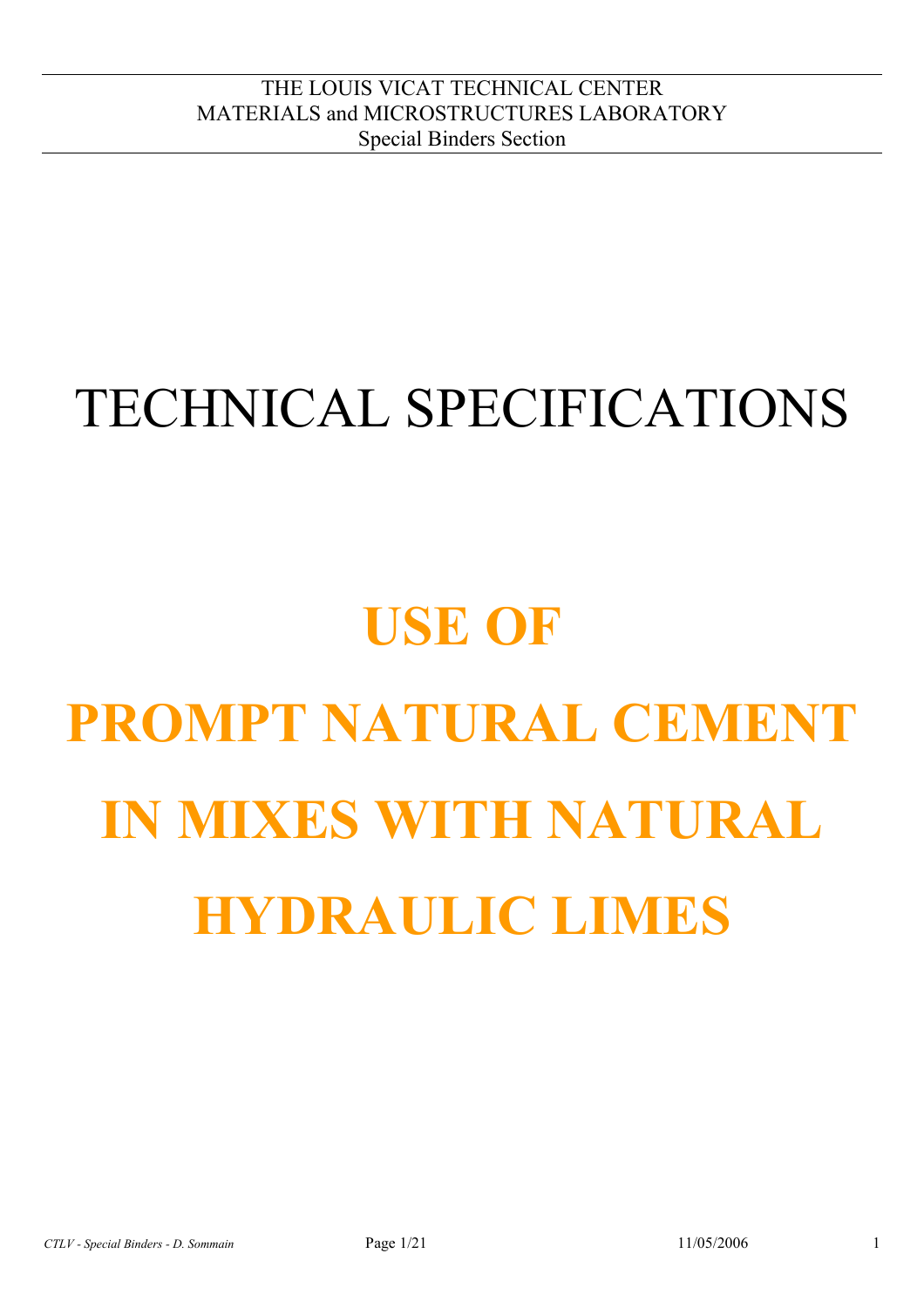#### THE LOUIS VICAT TECHNICAL CENTER MATERIALS and MICROSTRUCTURES LABORATORY Special Binders Section

## **TECHNICAL SPECIFICATIONS**

## **USE OF PROMPT NATURAL CEMENT IN MIXES WITH NATURAL HYDRAULIC LIMES**

## **CONTENTS**

| 1. THE PROMPT NATURAL CEMENT AND HYDRAULIC LIME      | <b>P.3</b> |
|------------------------------------------------------|------------|
| 1.1 A common history                                 |            |
| 1.2 Joint production process                         |            |
| 1.3 Overlapping mineralogy                           |            |
| 1.4 Rise in parallel strength                        |            |
| 1.5 Summary table of properties shared among binders |            |
| 2. PNC PROPERTIES SEEN FROM THE STANDPOINT OF LIME   | P.5        |
| 2.1 Setting time                                     |            |
| 2.2 Strength                                         |            |
| 2.3 Shrinkage                                        |            |
| 2.4 Elasticity modulus                               |            |
| 3. APPLICATIONS OF PNC-NHL MIXES                     |            |
| <b>3.1 COATINGS</b>                                  | P.9        |
|                                                      |            |
| 3.1.1. Base coat                                     |            |
| 3.1.2. Plaster base or intermediate rendering        |            |
| 3.1.3. Finishing coat                                |            |
| <b>3.2 ROUGHCAST</b>                                 | P.16       |
|                                                      |            |
| <b>3.3 INJECTIONS</b>                                | P. 17      |
|                                                      |            |
| <b>3.4 MATERIAL APPLICATION DURING COLD WEATHER</b>  | P. 18      |
| <b>3.5 THE PNC - NHL 5 MIXES</b>                     | P. 19      |
|                                                      |            |
| <b>3.6 ABOUT TEMPERING</b>                           | P.20       |
| <b>4. CONCLUSION</b>                                 | P. 21      |
|                                                      |            |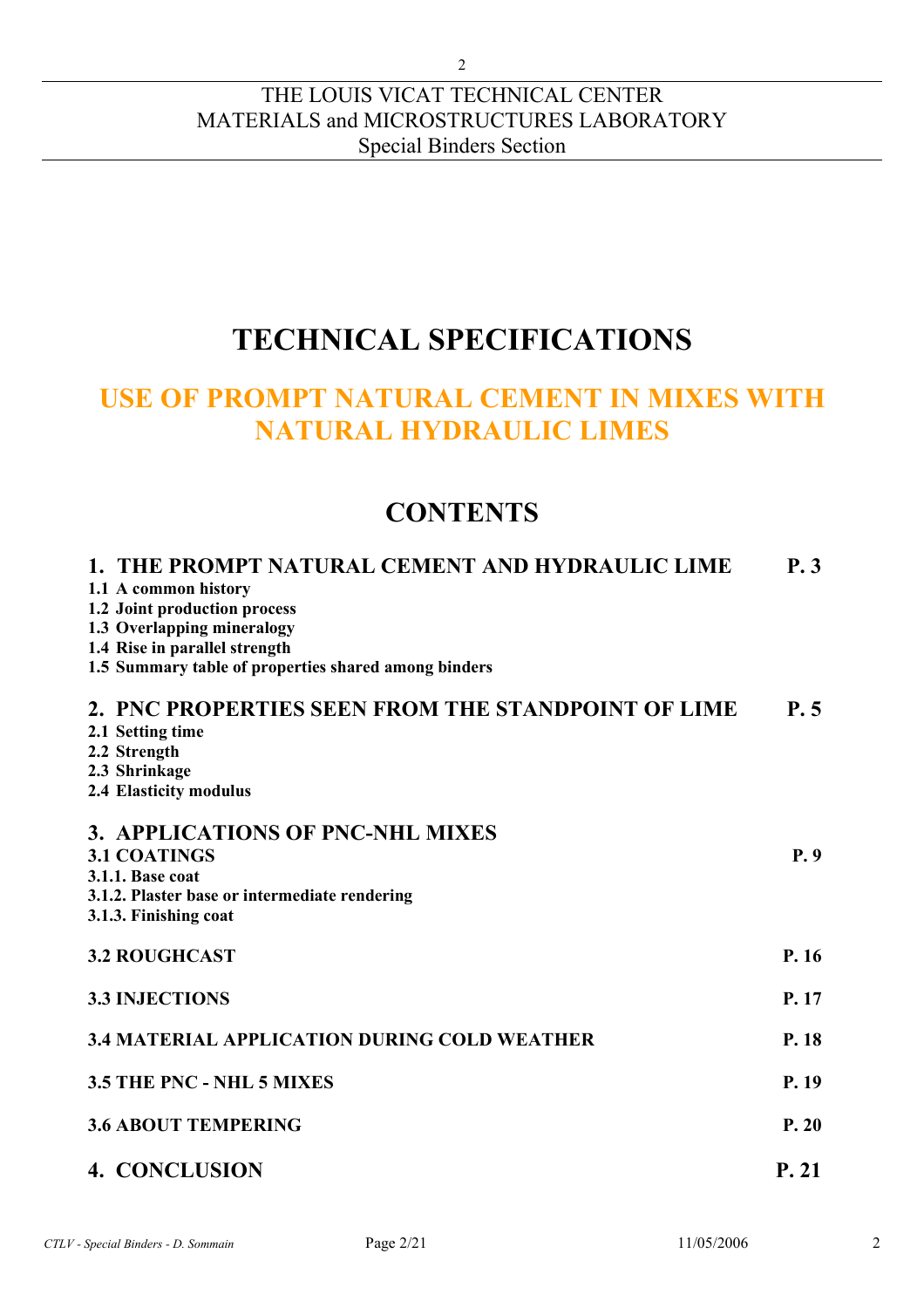## **TECHNICAL SPECIFICATIONS**

## **USE OF PROMPT NATURAL CEMENT IN MIXES WITH NATURAL HYDRAULIC LIMES**

### **1) THE PROMPT NATURAL CEMENT AND HYDRAULIC LIME**

#### **1.1 A common history**

At the beginning of the  $19<sup>th</sup>$  century throughout all of Europe, a substitute was created to replace the thenwidespread lime and pozzolan mixes dating back to Roman times. Pozzolan, imported from Italy, was expensive and highly inconsistent in quality. In keeping with the spirit of the  $18<sup>th</sup>$  century and for reasons of economics, as well as national independence and the pursuit of technical advances to enhance hydraulicity, a good number of lime kiln operators turned to firing limestone with greater impurities using empirical formulations with widely varying results.

In 1818, Louis-Joseph Vicat developed for the first time the theory of hydraulicity (i.e. the property of binders to harden when exposed to water) by scientifically demonstrating the influence of clay content found in the limestone of that period. By focusing on the clay/lime ratio, he defined the "hydraulicity index", which allowed classifying the lime and natural cements being produced at the time (see Fig. 1) and inventing artificial cements by recomposing the lime and clay mixes.



Figure 1: THE CLASSIFICATION DERIVED BY L. VICAT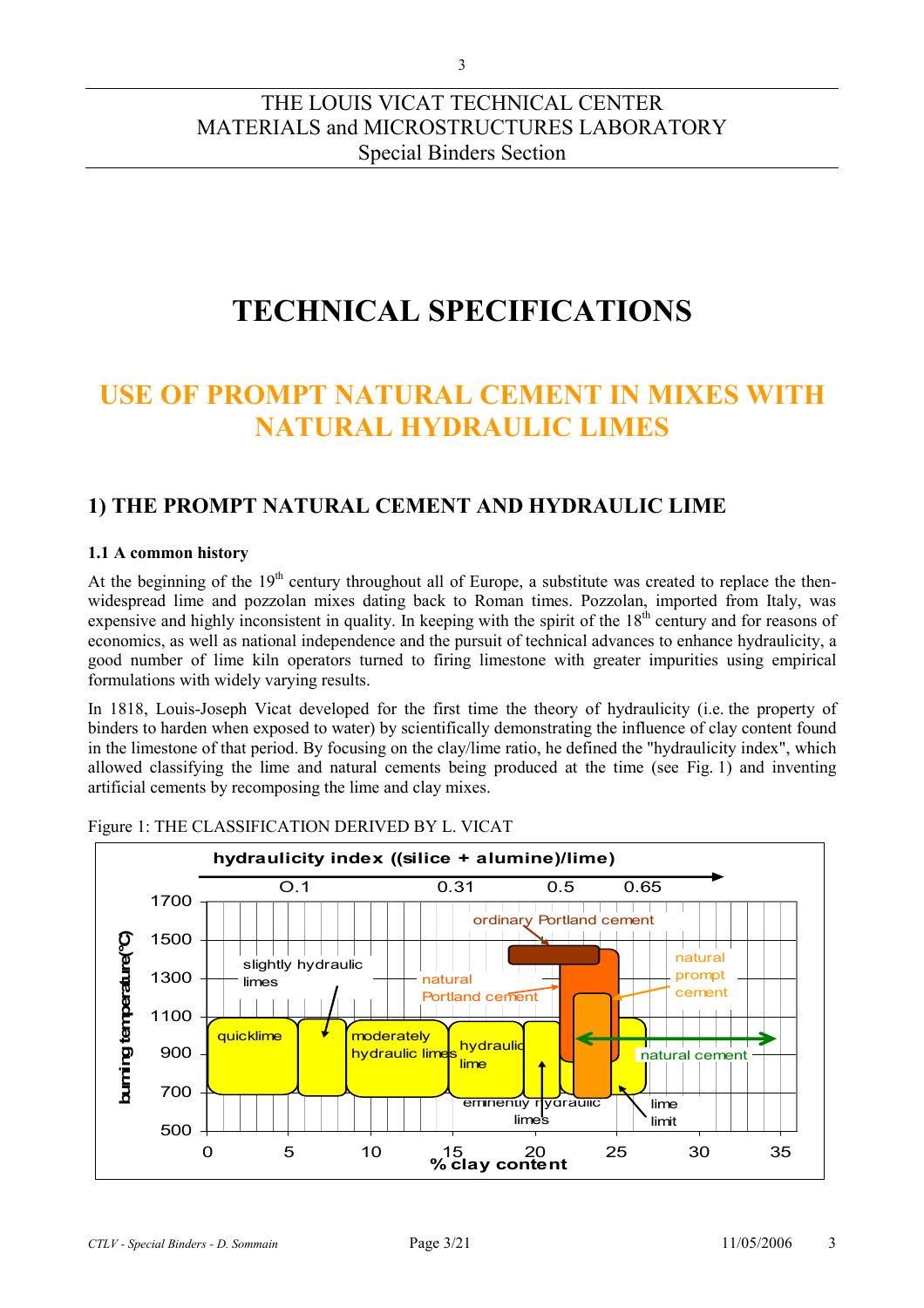This same foresight led L. Vicat to oversee the first industrial fabrication of PROMPT NATURAL CEMENT in 1842 at the same Grenoble site where lime was being quarried from a clayey limestone outcropping he found in 1827. His son Joseph would continue producing this natural cement in the nearby Chartreuse region at the "Perelle" site, where to this day operations are ongoing. Due to the intrinsic attributes of the raw material input, the VICAT PROMPT NATURAL CEMENT has become today's only natural cement produced in industrial-scale quantities throughout the world. At the time however, natural cements, also called "Roman cements" or "Roman lime" or simply "hydraulic lime", were being produced all over using limestone with variable clay contents from one deposit to the next and even in some instances within the same deposit.

The natural cement produced by Vicat can be distinguished from commercially-labeled "Roman cements" by its raw materials, a clayey limestone with an outstanding and unique composition featuring the double characteristic of:

- a constant chemical composition, yielding cement of a consistent quality; and
- an ideal mineralogical composition, thanks to optimal clay content, making the cement resistant to higher-temperature firing, given that at the time it was possible to produce, using the same parent rock, a high-quality natural Portland cement. As such, this material was a precursor of today's artificial Portland cements.

#### **1.2 Joint production process**

At present, while furnace technology has considerably progressed, the firing process for PROMPT NATURAL CEMENT (PNC) is still extremely close to that employed for producing lime.

PNC thus shares a large number of attributes with lime, in particular with NATURAL HYDRAULIC LIMES (NHL), i.e.:

- No admixture is used, just a single and unique stone is fired, hence use of the qualifier "natural".
- Raw materials are selected from very specific geological beds in order to obtain an optimal and consistent chemical composition; NHL stem from either siliceous or clayey limestone, while PNC are derived from a clayey limestone with a slightly-greater clay content.
- Firing procedures are identical, i.e. same temperatures of less than  $1.200^{\circ}$ C, in a shaft kiln.

#### **1.3 Overlapping mineralogy**

As shown in the diagram in Figure 2, PROMPT NATURAL CEMENTS contain the same mineral composition as NATURAL HYDRAULIC LIME, yet in different proportions:

Figure 2: DIAGRAM OF LIME MINERALOGICAL COMPOSITION VS. RAW MATERIAL CLAY **CONTENT** 

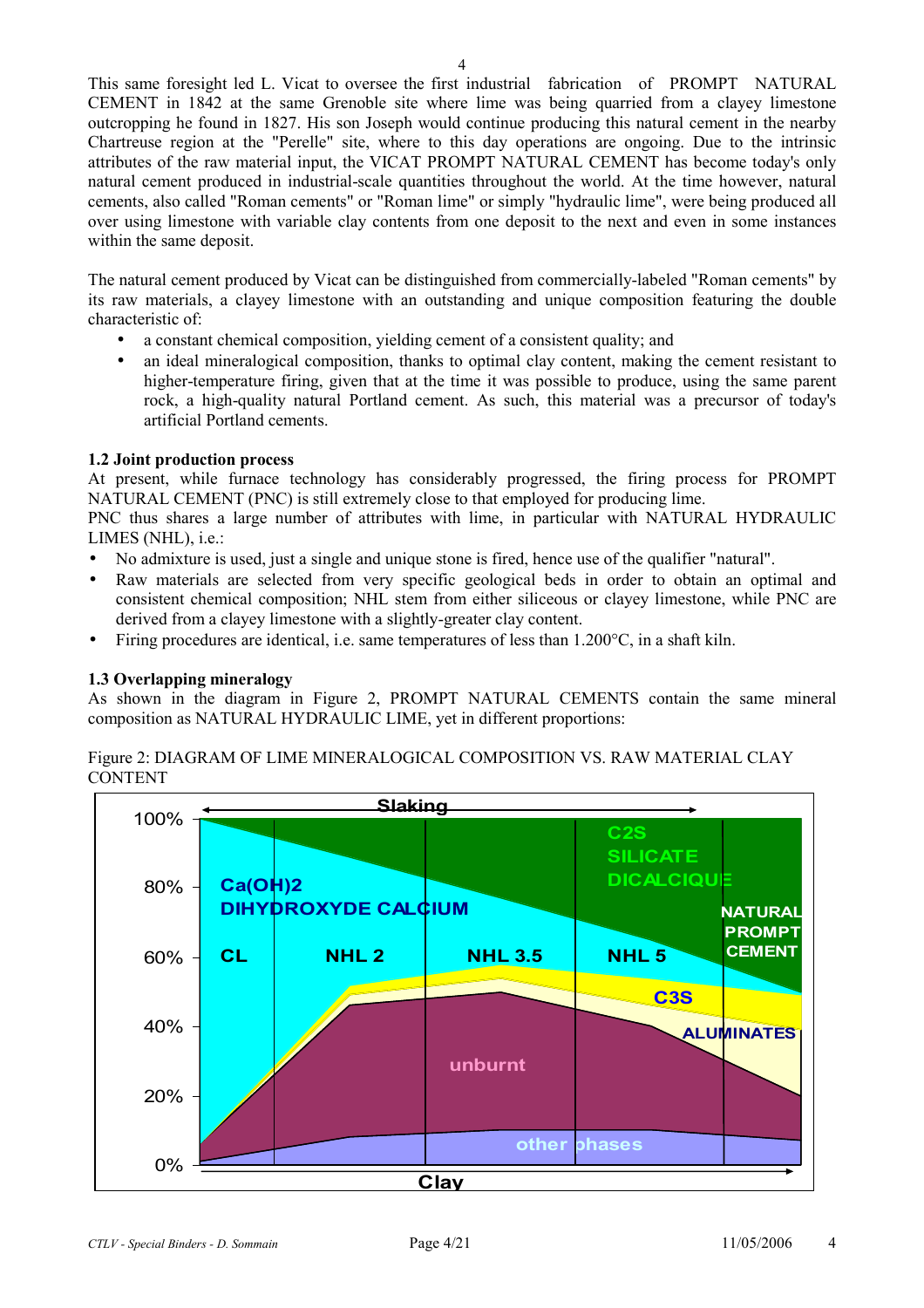- The low-temperature and wide heat-range firing process results in a portion of the stone remaining "unfired".
- Dicalcic silicate (C2S) or belite content is substantial in any event and depends upon both the silica input from the raw material and the firing temperature. This mineral adds hydraulicity to the lime. At low solubility, its hydration will be slow and last several months, which serves to explain the slow rise in NHL strength.
- Tricalcic silicate (C3S) is present in small quantities; this mineral stems from partial and localized melting at the hottest points of the kiln. Its hydration is rapid, taking just a few weeks to be just about complete.
- Aluminates, more heavily present in PNC than in NHL, cause either a loss in workability at low concentrations in NHL or quick PNC setting and hardening.
- Calcium hydroxide or portlandite  $(Ca(OH)_2)$  gets set into the mixture with the airborne  $CO_2$ ; practically the sole component of calcic limes (CL), it can reach very high levels in NHL. Generated in the form of CaO during firing,  $Ca(OH)_2$  needs to be hydrated (the slaking phenomenon) for lime to be potentially useful. Nearly absent in natural cements as a result of combination with silicates and aluminates, this component is not required to undergo slaking, hence the validity of the term "cement".

#### **1.4 Rise in parallel strength**

Figure 3 shows that the PNC and NHL strength increase curves are parallel. This relationship demonstrates the long-term behavioral similarity between these two binders due to C2S hydration and, in part, to the carbonation of Portlandite in NHL. The normative 28-day strength values of all three NHL overlap in this figure. Using the same mode of operations as for NHL, PNC strengths at 28 days also converge with those of NHL5 and wind up only slightly higher. If PNC were categorized according to the standard operating mode for lime (EN 459-1), it would be equivalent in strength to an NHL12 given its range variation between 12 and 20 MPa.

Figure 3: HARDENING KINETICS OF BOTH PNC AND NHL

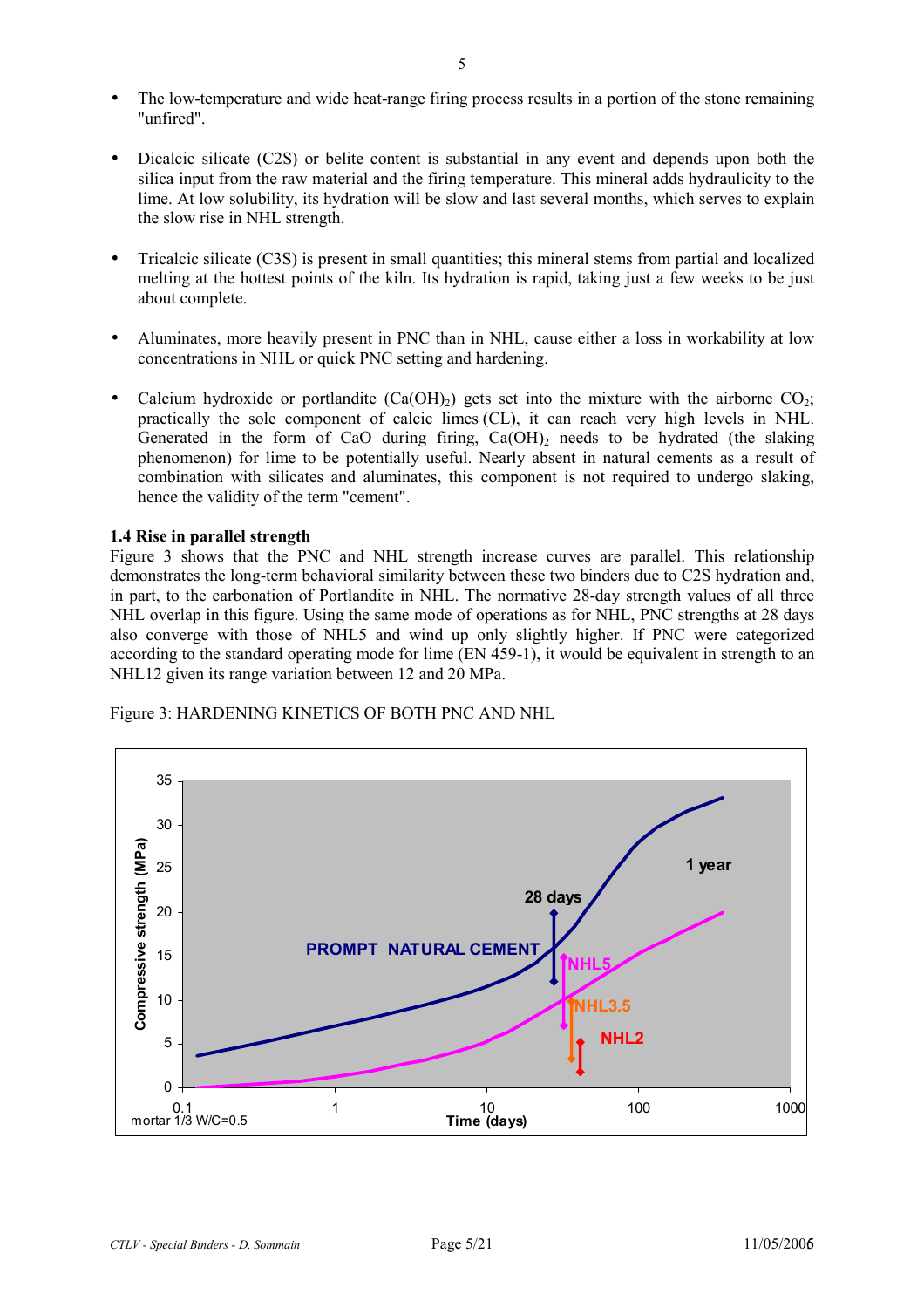|                 | Lime           |                 | Cement          |                  |
|-----------------|----------------|-----------------|-----------------|------------------|
| <b>Binder</b>   | CL             | <b>NHL</b>      | Natural cements | Portland cement  |
|                 |                |                 |                 | (CEM)            |
| Hydraulicity    | no             | yes             | yes             | yes              |
| Slaking         | <b>ves</b>     | <b>ves</b>      | no              | no               |
| Firing temp.    | $\leq 1200$ °C | $\leq 1200$ °C  | $\leq 1200$ °C  | $1450^{\circ}$ C |
| Quenching       | weak           | weak            | weak            | strong           |
| Primary mineral | Ca(OH)2        | $C2S + Ca(OH)2$ | C2S             | C3S              |
| Raw material    | A single       | A single        | A single        | A mix of several |
|                 | "natural"      | "natural"       | "natural"       | "artificial"     |
| Color           | White          | White to light  | Ochre yellow to | Gray or white    |
|                 |                | gray            | brown           |                  |

**1.5 Summary table of properties shared among binders** 

Natural cements, such as natural hydraulic lime, are highly distinct from Portland cements, since only the hydraulicity property is shared. In contrast, NHL features five parameters in common with natural cements, and just lime slaking (abundant in NHL) serves to draw the distinction. As such, an impure NHL-PNC mix that respects NHL mineralogical characteristics is by far more compatible than an NHL-CEM mix, and more compatible than using NHL(Z).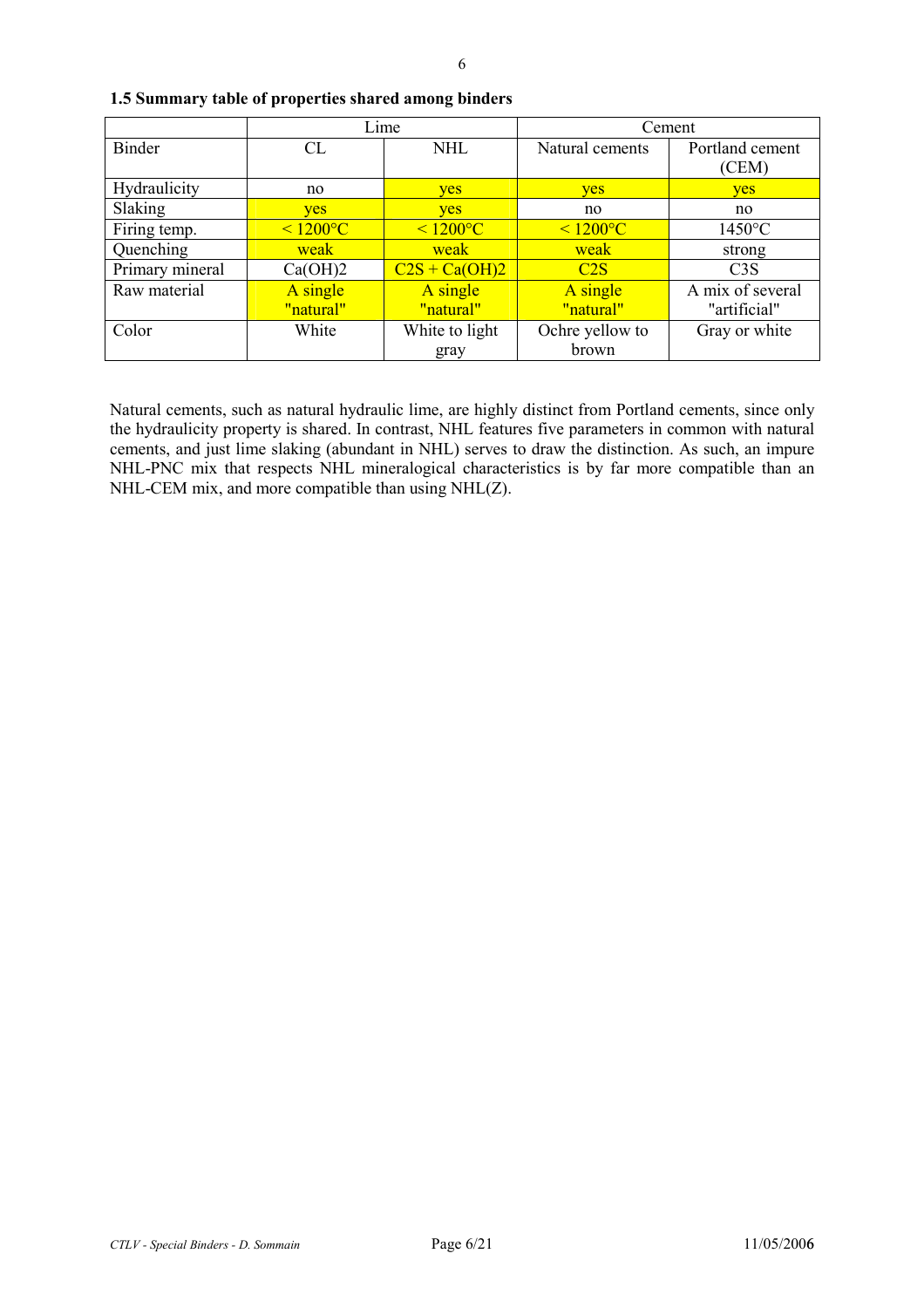#### **2. PNC PROPERTIES AS SEEN FROM THE STANDPOINT OF LIME**

#### **2.1 Setting time**

Many applications require a long enough setting time to ensure installation under appropriate conditions. Given these requirements, PNC setting may be adjusted by adding special retardants such as trisodic citrate and citric acid. Adding a bit of gypsum serves to reinforce this phenomenon, as depicted in Figure 4.

A setting time of at least one hour is possible while maintaining 30-minute workability thanks to the PNC-NHL mix, in which case adding a retardant always proves essential during hot weather periods in order to avoid rapid loss of workability.



Figure 4: ADJUSTMENT OF PNC SETTING TIME

#### *Experimental conditions:*

*All of the following tests were performed on mortars by varying the water/cement ratio. In order to maintain constant workability, binder concentration was modulated as follows: as the W/C ratio rises, binder concentration is lowered. Figure 5 reveals that the relationship between W/C ratio and sand/binder (S/B) ratio is nearly linear.* 

Figure 5: CORRELATION OF WATER CONCENTRATION WITH BINDER CONCENTRATION AT CONSTANT WORKABILITY

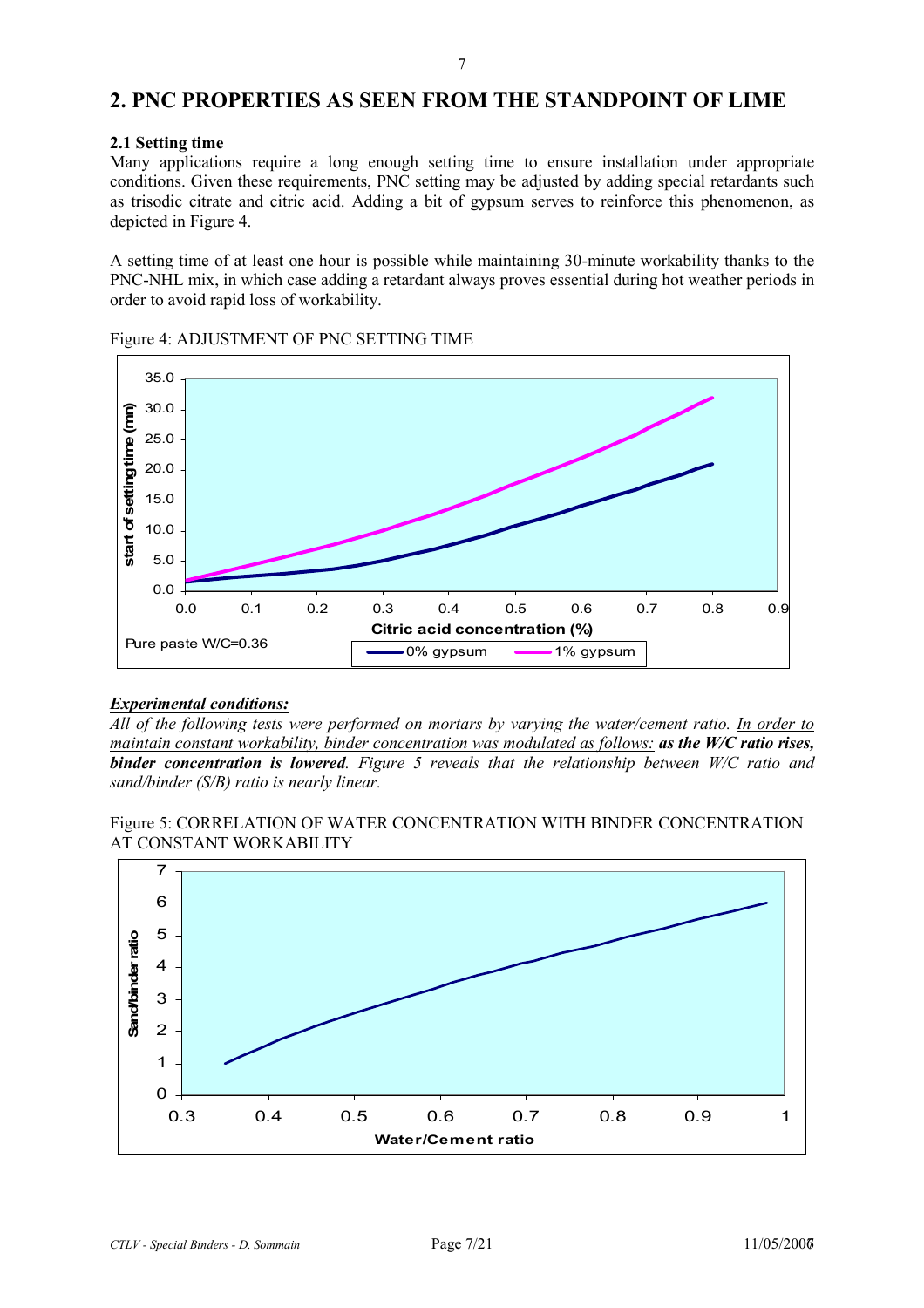#### **2.2 Strength relationships**

Figure 6 shows the rise in strength vs. W/C ratio and concentration according to the function defined in Figure 5.

All mix designs based on PROMPT NATURAL CEMENT must take into account not only the advantage provided by early-age strength but also the rise in strength extended over the next several years, well beyond the standard 28-day period.





Whether with respect to the W/C ratio or concentration, PNC strength values can be categorized into two zones:

- Initial high-strength zone with a W/C of less than 0.55 and a cement/sand ratio of above  $1/2.5$ ; applications of sealant, waterproofing and impermeability treatment are to be included herein. By virtue of a performance that allows resisting structural forces, this zone lies closer to artificial Portland cements.
- The zone where strengths approximate those of NHL, the W/C ratio is greater than 0.5 and concentrations are closer to those when using lime. This zone is targeted by the present set of technical specifications since its long-term behavior is similar to that of NHL (see Fig. 3).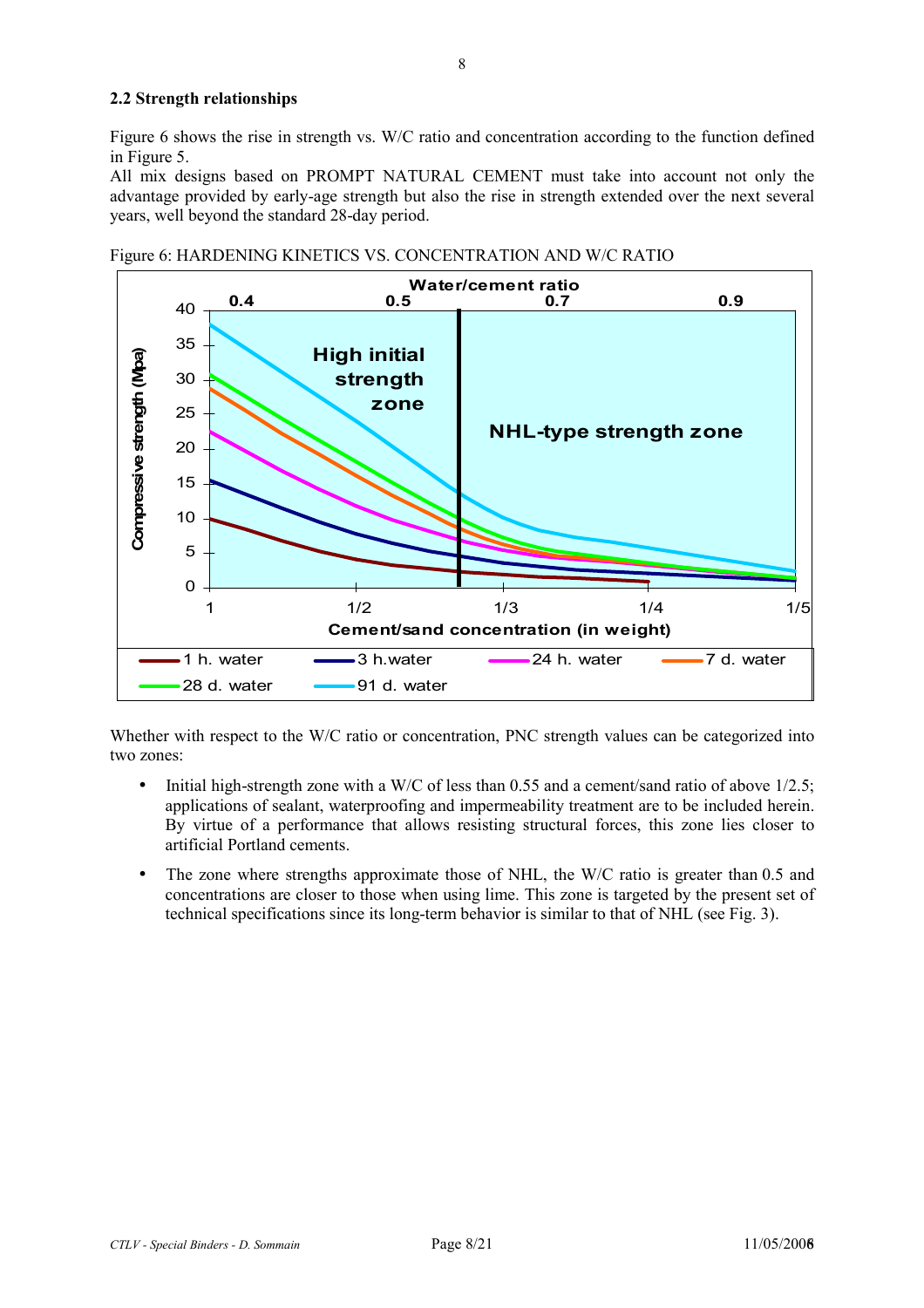#### **2.3 Shrinkage**

The shrinkage of PROMPT NATURAL CEMENT is limited for W/C ratios in excess of 0.5 and S/B ratios of above 2, hence for mixtures with low concentrations. Shrinkage becomes more significant at lower W/C ratios and with an S/B ratio of less than 2 (see Fig. 7 below).



Figure 7: SHRINKAGE VS. W/C RATIO

#### **2.4 Elasticity modulus**

The elasticity modulus of PROMPT NATURAL CEMENT varies linearly with respect to the W/C and S/B ratios. At high W/C ratios, the modulus value lies close to that of NHL mixes. Figure 8 shows the trend in elasticity modulus of PNC mortar after curing in both water and air.



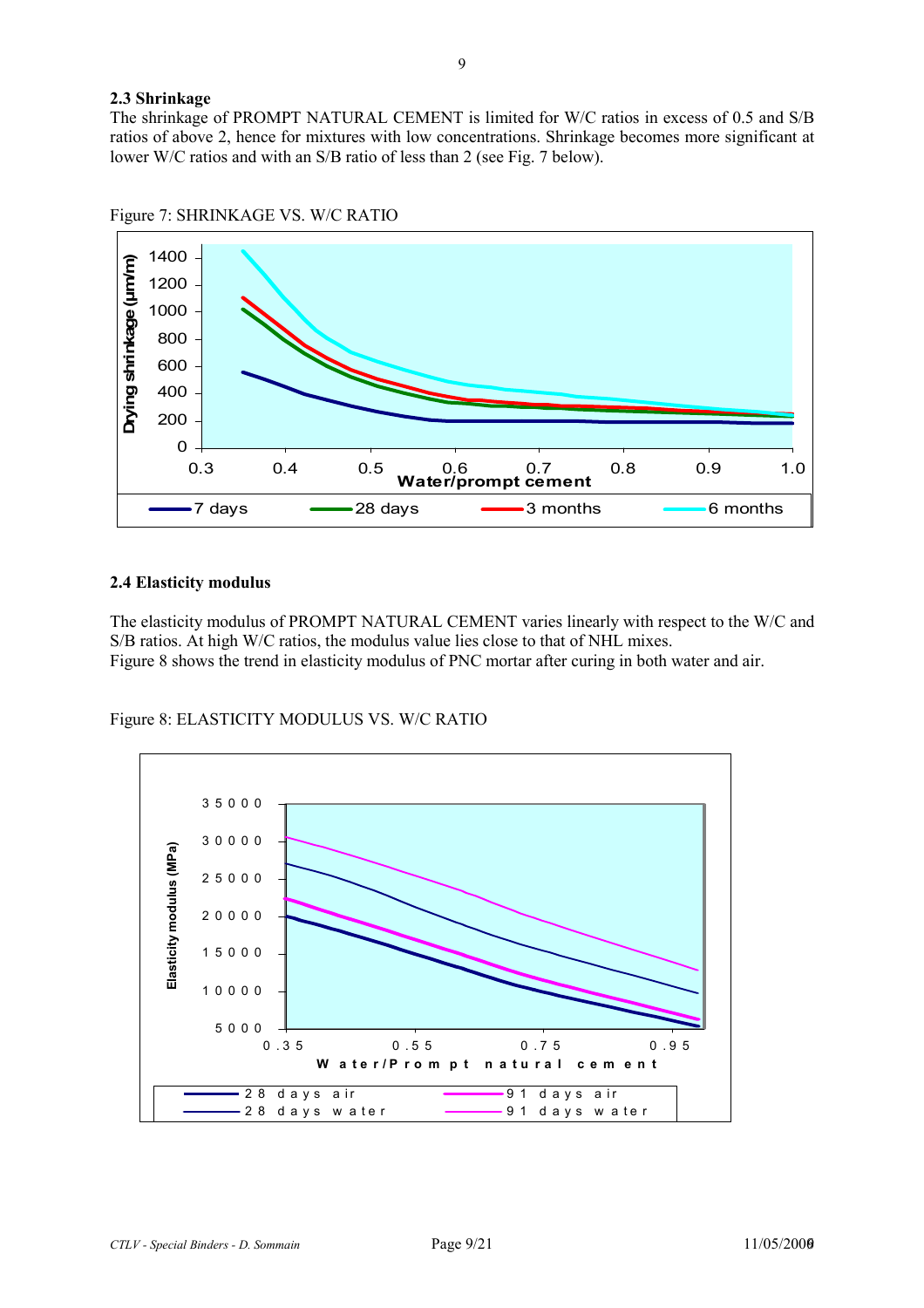For purposes of illustration, the correlation between elasticity modulus and compressive strength has been given in Figure 9.



Figure 9: ELASTICITY MODULUS VS. COMPRESSIVE STRENGTH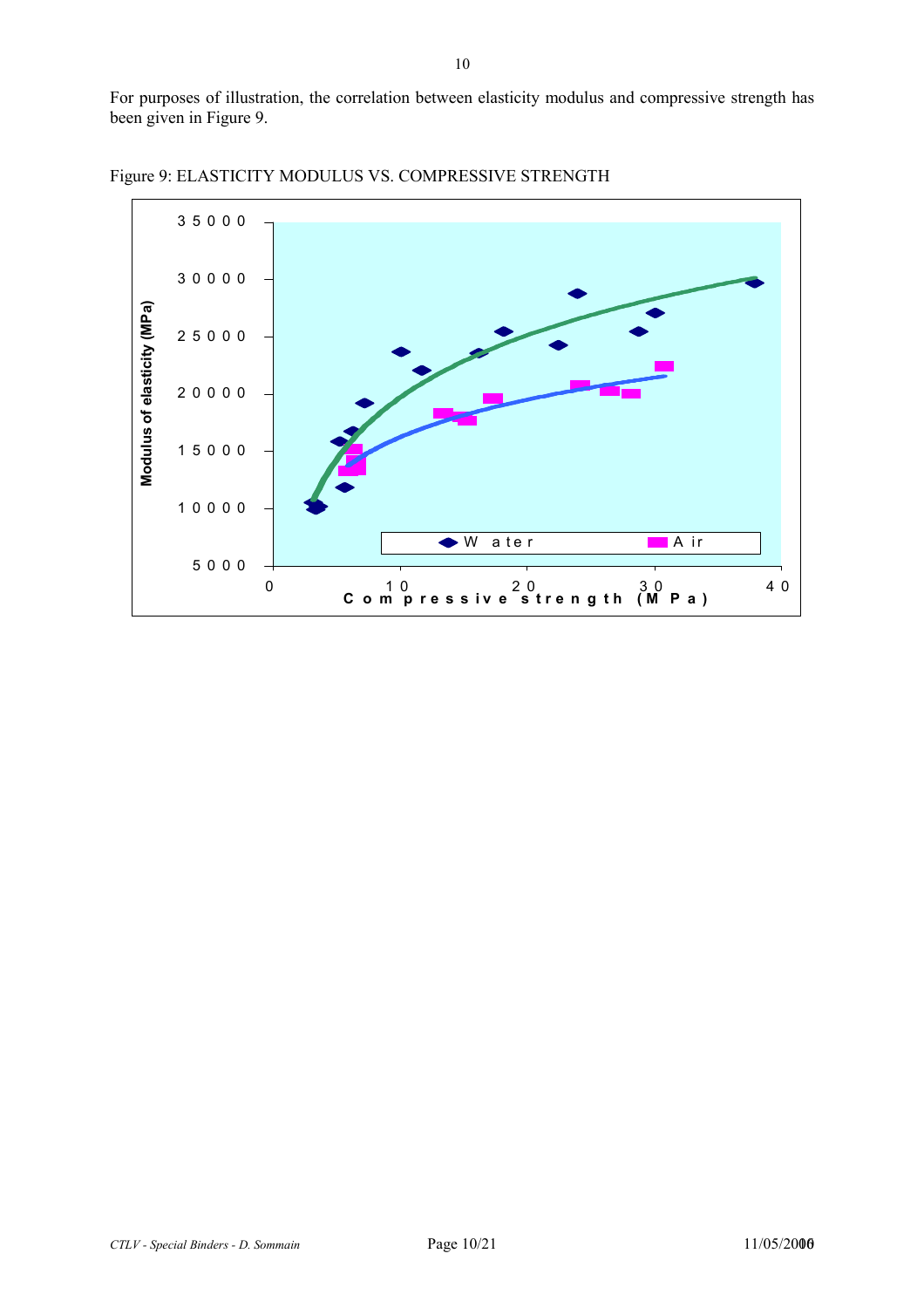#### **3. APPLICATIONS OF PNC-NHL MIXES**

#### **3.1 COATINGS**

Natural hydraulic lime is preferred for rendering mortars due to its efficiency, as demonstrated over the centuries in fulfilling the functions required to restore older buildings. To ensure its protective role, coatings need to perform two functions:

- 1. discharge the humidity in the supporting soil while providing protection from runoff water. The permeance effect enables measuring this humidity transfer in the form of vapor; and
- 2. protect the existing masonry, provided the coating is able to display an effective bonding. Two factors prove essential to this bonding property: elasticity modulus, since the coating must not be too stiff to withstand without breaking the sizable dimensional variations imposed by the former support (in many cases heterogeneous and soft); and drying shrinkage, which must be as low as possible to avoid adding more constraints that could lead to cracking and delamination.

We have already mentioned above that PROMPT NATURAL CEMENT mixed using the same water/cement ratio exhibits ultimate characteristics near those of lime. Moreover, PNC decreases the time of sustained workability; on the other hand, it adds "liveliness" at an early age, thereby providing the lime with new properties to allow:

- compressing the waiting period between layer applications;
- limiting shrinkage cracking, especially at early age;
- curbing the excessive dehydration of early-age coatings;
- applying excess coating (greater thickness) during a single run;
- strengthening the points that feature natural vulnerability: edges, jambs;
- working during cold weather periods.

Three types of mixes will be presented herein: a "fat" (high concentration) mortar for the base coat, a medium mortar for manual applications, and a low-concentration material for an applicator device used on the plaster layer.

#### **3.1.1 Base coat**

The sole purpose of this sublayer is to hold the coating onto its support. Its interface position requires a strong level of bonding and a rough surface finish, in addition to a high concentration level. This tack layer is no longer deemed necessary in cases where coatings are mechanically projected.

#### Mix concentrations:

| In weight terms: |  |
|------------------|--|
|                  |  |

| PNC<br>$\lambda$             | ຸ່<br>,,,,,  | $\Lambda$ E<br>.anc<br>.<br>T1\ |
|------------------------------|--------------|---------------------------------|
| 700<br>lz o<br>$\sim$ $\sim$ | Kε<br>. OU . | M                               |

In volume terms:

| <b>PNC</b><br>1 1 1 U | 1111 J.J | $0-4R$<br>Sand '    | <b>TT</b><br>Water |
|-----------------------|----------|---------------------|--------------------|
| liters                | liters   | liters <sup>-</sup> | liters             |

Preparation and onsite implementation techniques:

Mixing steps at the concrete plant in the following order:

- 1. half the mixing water, then
- 2. sand,
- 3. lime,
- 4. the other half of the mixing water along with the Tempo retardant, as needed (1 shimmed plug per liter of PNC),
- 5. prompt natural cement,
- 6. a mixing time of less than 5 minutes,
- 7. the mortar is stored in small quantities at the time of use in order to avoid excessively fast setting due to the mass effect,
- 8. the mortar is not to be tempered; once its workability is no longer sufficient for normal implementation, the mortar must be discarded,
- 9. application will be conducted manually or using the applicator device.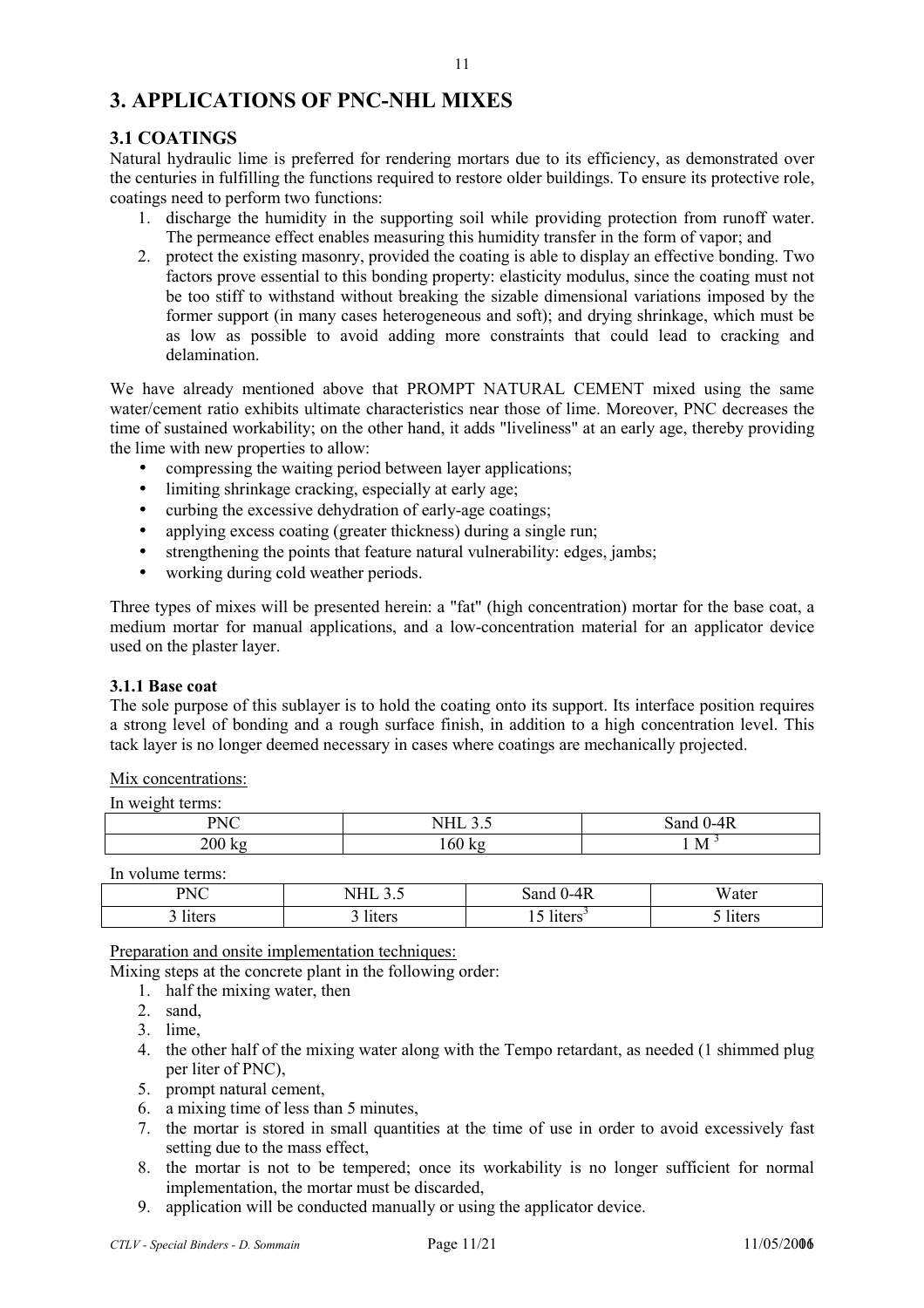Mix characteristics:

This mortar loses workability after around twenty minutes and its setting lasts nearly 40 minutes at a temperature of 20°C.

Its permeance (which indicates the permeability to water vapor as per the M.O. specifications published by the CSTB industry association,  $08/1993$ ) is  $0.60 \frac{\text{g}}{\text{m}^2}$ .h.mmHg for 0.57 on the NHL 3.5 control mix at the same concentration level. The mix is thus as permeable to water vapor as is the control mortar with an all-NHL base.

During hot weather, it is advised to add a retardant in order to sustain adequate workability.



Figure 10: COMPRESSIVE STRENGTH OF THE 360-KG MIX

Although compressive strengths (Fig. 10) are higher with our mix than with the control mix, nearly the same elasticity modulus (Fig. 11) and a sharply lower drying shrinkage (Fig. 12) lend the present mix all sorts of durability guarantees as regards both bonding and cracking.

Figure 11: ELASTICITY MODULUS OF THE 360-KG MIX

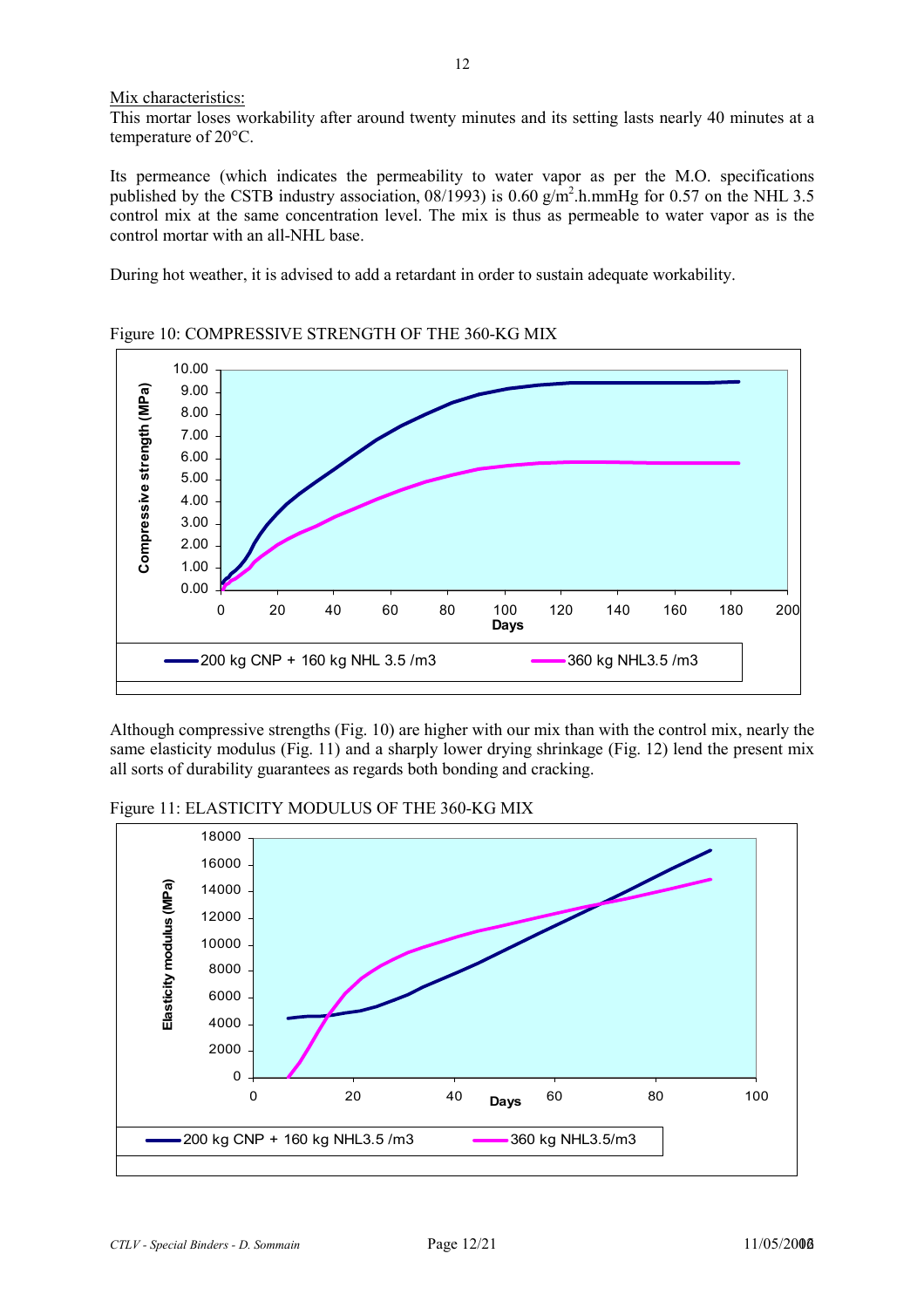

13

Figure 12: DRYING SHRINKAGE OF THE 360-KG MIX

Figure 13: INFLUENCE DUE TO ADDING A RETARDANT



Influence due to adding a retardant on medium-term performance:

Figure 13 above shows the influence of adding a retardant (Tempo) to the recommended concentration levels on a "fat" mortar with a heavy PNC concentration, i.e. a composition of: 2 parts PNC, 2 parts NHL 3.5, 10 parts 0/3R sand, Tempo, and 3.75 parts water. The retardant slightly lowers the 28-day strengths and then increases them, although just as mildly, at 91 days. Durability therefore is not altered.

#### **3.1.2 The plaster base or intermediate rendering**

This layer serves to coat both the facing and the support protection; consequently, it must be compatible with such protection.

Two concentrations were tested: medium at 340 kg/m<sup>3</sup> for a manual application, and lean at 280 kg/m<sup>3</sup> for an applicator device:

Concentrations, in weight:

| - - - - - - - - - - - - - - - - - -<br>---- - - - - - - - - - |                 |                  |                  |
|---------------------------------------------------------------|-----------------|------------------|------------------|
|                                                               | PNC             | ن ک              | Sand 0-4R        |
| Lean mortar                                                   | $70 \text{ kg}$ | $210 \text{ kg}$ | $m$ <sup>-</sup> |
| Medium mortar                                                 | 100 kg          | 240 kg           | m                |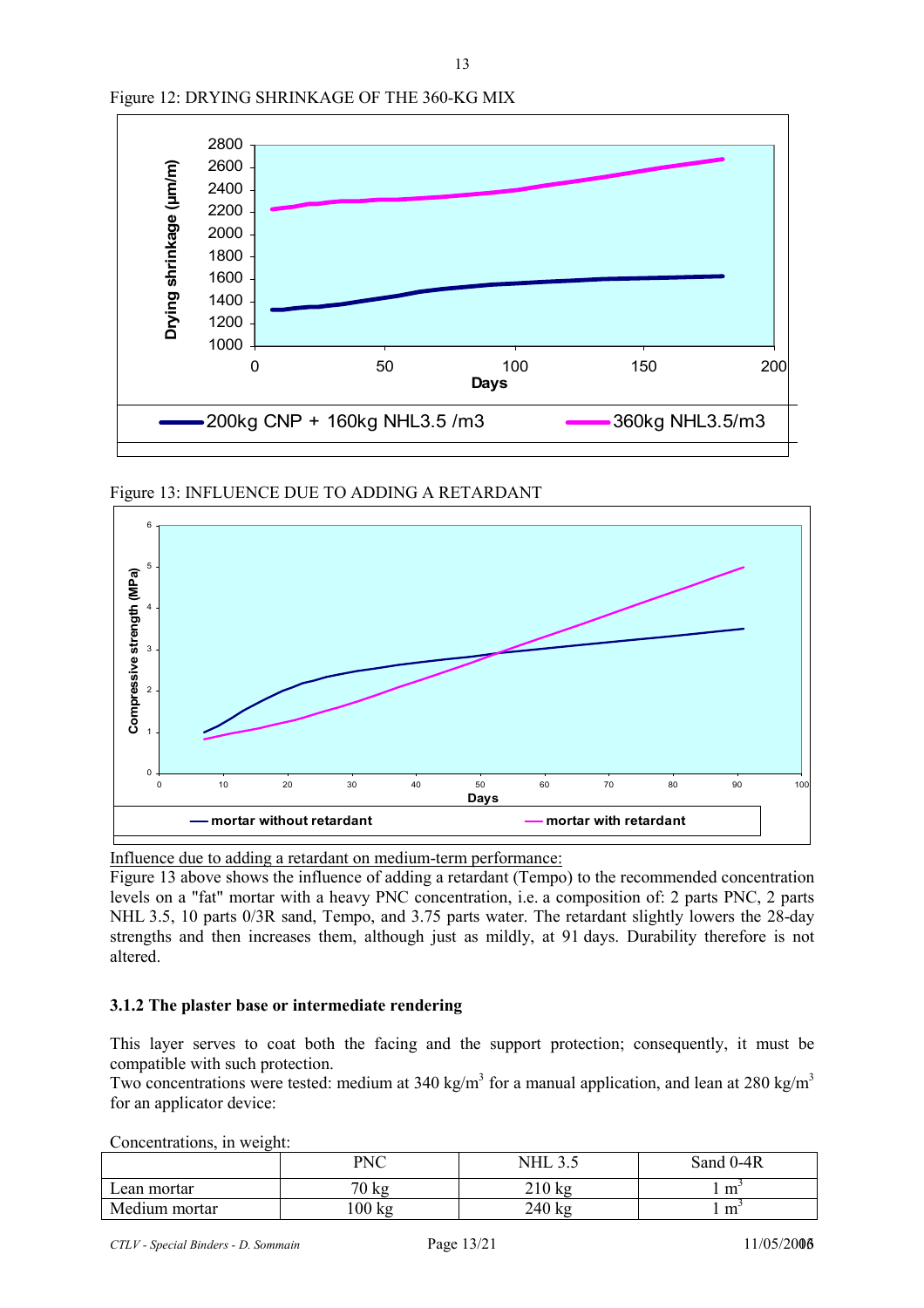Concentrations, in volume:

|               | PNC      | <b>NHL</b> | Sand 0-4R             | Water               |
|---------------|----------|------------|-----------------------|---------------------|
| ∟ean mortar   | 2 liters | 8 liters   | 30 liters             | 9.5 liters          |
| Medium mortar | Iiter    | .5 liters  | 5 litres <sup>3</sup> | <sup>-</sup> liters |

Preparation and onsite implementation techniques:

The same as those previously defined for the base coat.

The coating will be applied with the striker or by "floating" depending on the desired finishing.

#### Mix characteristics:

At a temperature of 20 $\degree$ C, the loss in workability of these two mortars will occur after around 20 to 25 minutes, with mortar setting on the wall taking 30 to 60 minutes depending on support absorption. During hot weather, it is advised to add a retardant; one shimmed plug of Tempo per liter of PNC, in order to sustain sufficient workability.

The permeance (which indicates the permeability to water vapor as per the M.O. specifications published by the CSTB industry association,  $08/1993$ ) is  $0.92$  g/m<sup>2</sup>.h.mmHg for the lean mortar and  $0.78$  g/m<sup>2</sup>.h.mmHg for the medium mortar; the NHL-based references at the same concentration levels yield 0.76 and 0.73, respectively. These values enable an effective transfer of humidity in the form of vapor from the inside of the support to the outside by passing through the coating.

The medium mortar mix displays the highest strengths (see Fig. 14). The lean mortar mix and the two control mortars are similar.

Elasticity modulus values (Fig. 15) for the four mortars extend from 13,000 to 16,000 MPa, i.e. over the same value range. Just like for NHL mortars, the PNC-NHL mortar mixes tend to be quite "elastic" by virtue of resisting the variations in support lengths.

The low drying shrinkage of our mixes in comparison with the control lime mixes (Fig. 16) makes it possible to avoid a maximum shear stress at the level of the support interface; bonding is thus improved and the risk of cracking reduced. The drying shrinkage curves are all parallel, the PNC-NHL mix exhibits very low values as of the first measurement. By helping stiffen the lime mortar as of the very early hours, PROMPT NATURAL CEMENT enables a better resistance to drying stresses at early age.



Figure 14: RISE IN STRENGTH OF BOTH THE LEAN AND MEDIUM MORTARS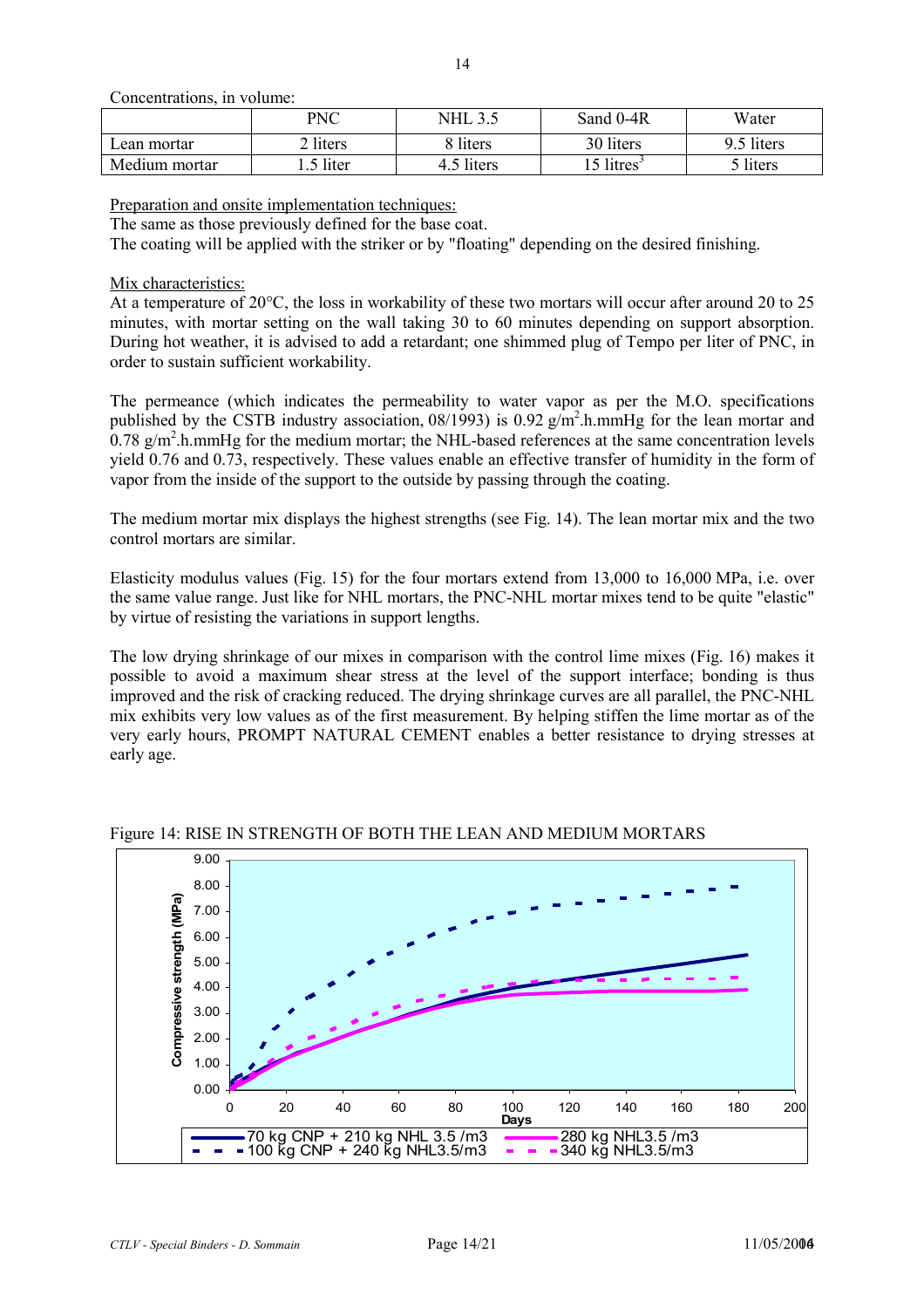

Figure 15: ELASTICITY MODULUS OF THE LEAN AND MEDIUM MORTARS

Figure 16: DRYING SHRINKAGE OF THE LEAN AND MEDIUM MORTARS



#### **3.1.3 The finishing coat**

This layer is solely intended for decorative purposes.

The time of sustained workability with these mixes is not sufficient for coating large surface areas without exposing the joints. On the other hand, applied at the wall base, this technique secures the wall base quickly against gushing rainwater, while leaving the possibility for the wall to "breathe" and develop minimal mechanical strength to resist various shocks and aggressive treatment.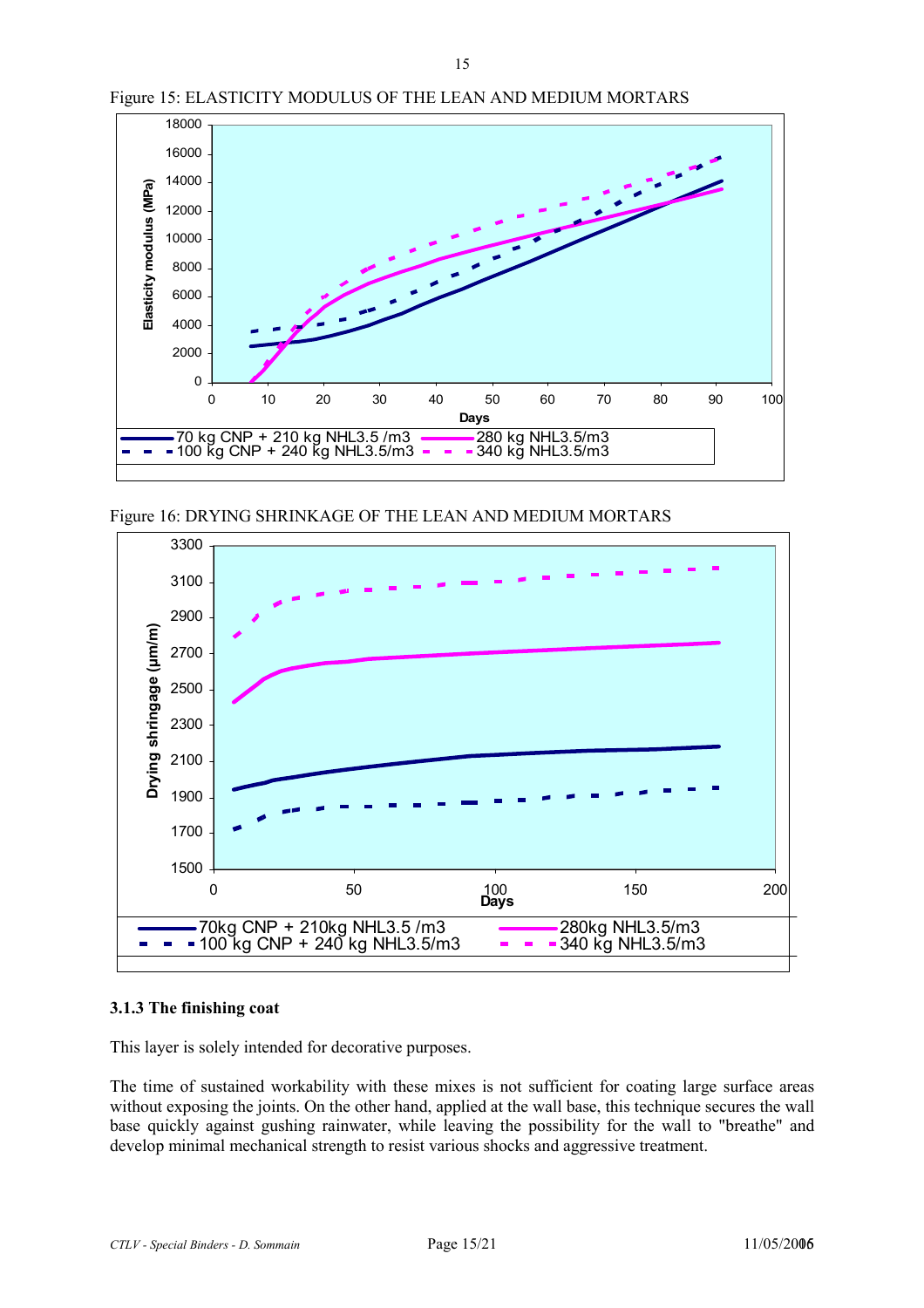#### **3.2 THE PNC-NHL MIXES DURING ROUGHCAST APPLICATION**

Roughcast mortar is the one implemented for assembling bricks or stone ashlar blocks that compose the wall. The choice of mortars used must account for the mechanical strength of both the bricks or ashlar blocks and the need to maintain a certain amount of structural permeance.

These structures comprise not only the aboveground walls, but also masonry arches and, in general, all construction made of stone ashlar blocks.

The addition of PNC to a roughcast lime mortar presents several benefits:

- 1. It improves bonding of the mortar to the building element, especially by limiting shrinkage during hardening;
- 2. It allows for rapidly advancing the roughcast works stage using small ashlar blocks or rubble, thanks to limiting creep of the beds by the onset of fast setting;
- 3. It makes partial loading of the base or supporting walls feasible, thereby facilitating operations in the substructure;
- 4. It shortens the waiting period prior to formwork removal of an arch or camber; and
- 5. It enables planning for works phases under cold weather conditions.

The concentrations recommended for this application have been adapted from widespread concentrations used for lime mortars, in accordance with DTU 20-1, such as for the lean mortar defined above:

|                   |         | <b>PNC</b> | <b>NHL 3.5</b>   | Sand 0-4R | Water                    |
|-------------------|---------|------------|------------------|-----------|--------------------------|
| Lean<br>in weight | mortar, | 70 kg      | $210 \text{ kg}$ | m         | $\overline{\phantom{0}}$ |
| Lean<br>in volume | mortar, | 2 liters   | 8 liters         | 30 liters | 9.5 liters               |

The preparation and onsite implementation techniques as well as the characteristics of these mixes have been established in the section on coating applications.

For works executed under emergency conditions, more heavily-concentrated mortars may be employed.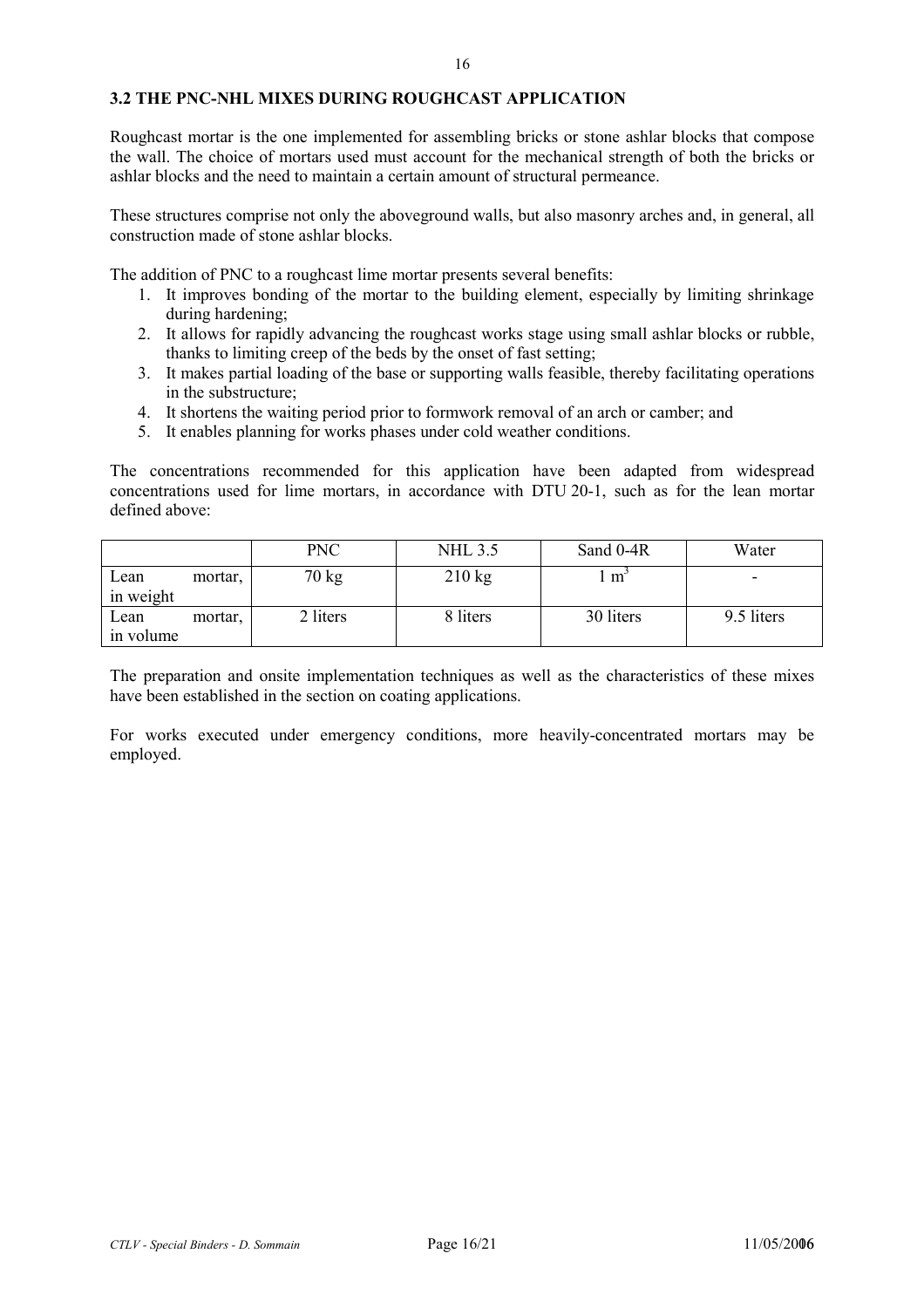#### **3.3 PNC-NHL MIXES IN INJECTION APPLICATIONS**

Some existing masonry structures display structural disorders, yet must absolutely be held in place (i.e. common walls, elements of major archaeological significance, parts of structures that prove very costly or complex to replace). When these disorders entail cracking or disaggregation of the roughcast mortars, void filling by use of slurry may provide for effective consolidation.

This technique consists of gravity-pressure injection into the solid part of mixes containing binders, water and in some instances a fine sand. The structural consolidation provided by this technique requires preliminary jointing or the presence of coatings capable of performing this function. This technology must imperatively incorporate existing binders.

The solution proposed herein is incompatible with plaster-type binders. The introduction of fluid elements inside components already vulnerable has necessitated developing an expertise and special precautions regarding hydraulic pressure loading.

The addition of PNC to a lime-based injection slurry displays several advantages related to faster setting of the slurry:

- Possibility of injecting zones at the boundaries of structures not to be injected,
- Possibility of performing injections from one day to the next, or even more quickly, by means of shortening the loading consolidation period,
- Reducing leaks, the slurry is able to coagulate more rapidly,
- Possibility of working during cold weather,
- Adjustment of setting for enhanced control over the volume to be injected.

The recommended concentration level is:

| PNC<br>$\sim$ | $\overline{1111}$<br>ັ້ | Water  | Retardant                |
|---------------|-------------------------|--------|--------------------------|
| liters        | liters                  | liters | empo<br>shimmed plugs of |

#### Preparation and onsite implementation techniques:

Mixing steps at the concrete plant in the following order:

- 1. half the mixing water, then
- 2. sand, if applicable,
- 3. lime,
- 4. the other half of mixing water along with the Tempo retardant,
- 5. prompt natural cement,
- 6. a mixing time of less than 5 minutes,
- 7. the slurry is stored in small quantities during application in order to avoid excessively fast setting due to the mass effect,
- 8. the slurry is not to be tempered; once workability is no longer sufficient to be normally implemented, the slurry must be discarded,
- 9. injection is to be carried out by means of gravity flow.

#### Mix characteristics:

The use of retardant is vital to this application by virtue of controlling the time of sustained workability; it thus serves to control the volume of slurry to be injected.

At a temperature of 20°C, according to the above mix design, sustained workability is estimated to last 30 minutes. Setting on the wall will depend on both water absorption of the slurry by support aggregates and temperature. It is possible to add a fine- or coarse-grained sand to this mix design depending on the porosity to be sealed.

Strength levels are difficult to ascertain since the injected wall would have to be tested in its entirety.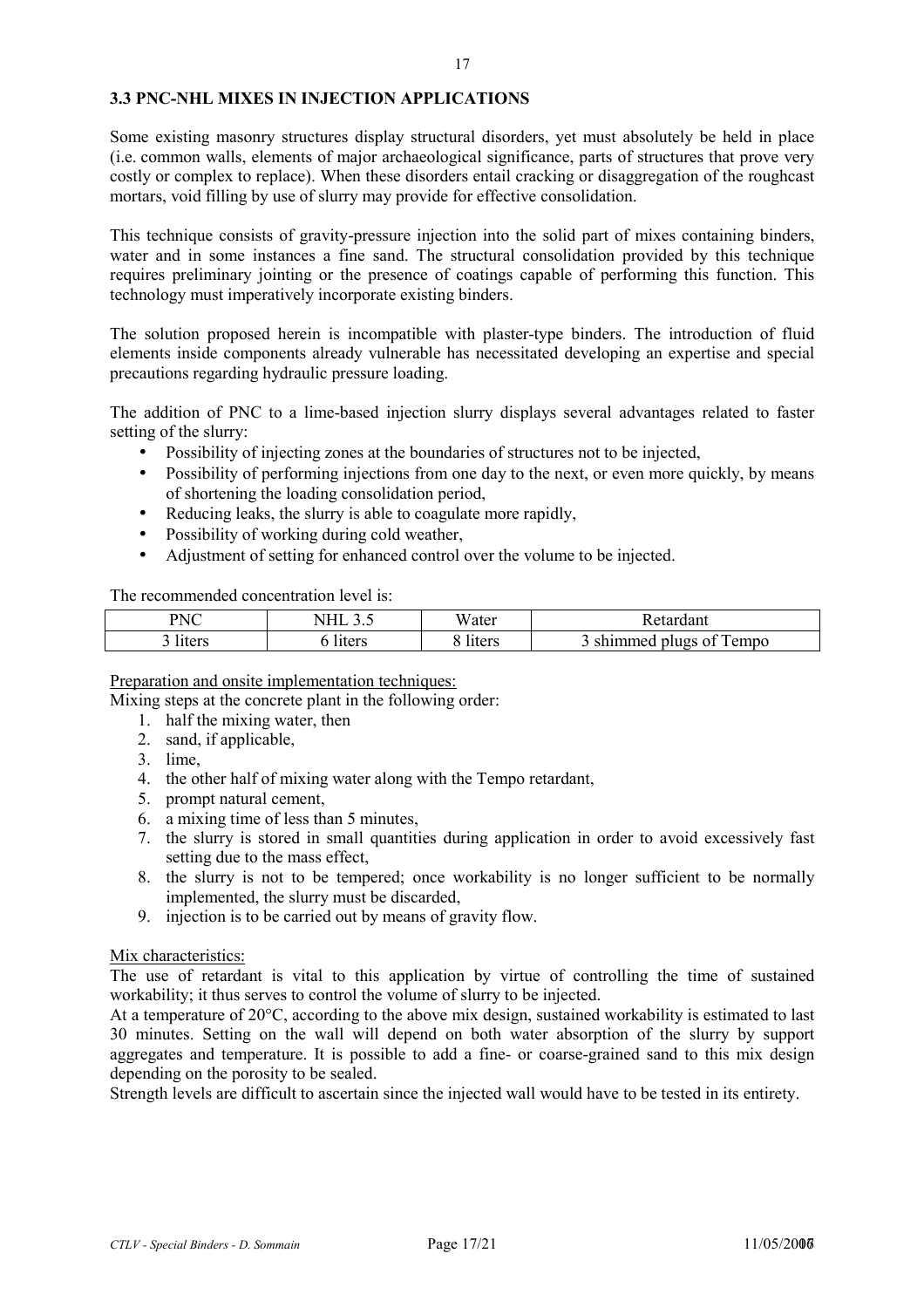#### **3.4 MATERIAL APPLICATION DURING COLD WEATHER**

The limited "liveliness" condition of lime mortars makes them particularly sensitive for works performed under cold weather conditions. This sensitivity will depend on temperature level:

- Below 10<sup>o</sup>C, setting will occur very slowly and the mortar will be especially vulnerable to efflorescence phenomena when the weather turns wet;
- Below 5°C, the lime mortar does not set during dry and windy weather conditions, with mortars tending to dehydrate, thereby causing a risk of dusting, cracking and delamination. The subsequent and inevitable hardening will thus be altered;
- Below  $0^{\circ}C$ , freezing adversely affects the mortar prior to setting; this phenomenon serves to fully disorder the mortar and is capable of leading to its destruction.

All NHL-PNC mixes discussed above have been tested both onsite and in the laboratory at temperatures of between 0 and 5°C; these test samples yield the following conclusions:

- Setting is slowed, yet still takes place during the subsequent hours.
- The period of sustained workability is extended.
- The rise in strength occurs more slowly; however, once temperatures start to climb, they reach the conventional NHL level.

These mixes thus lend the possibility of pursuing lime-based solutions during cold weather by means of providing what the use of lime alone can not.

Application of these mixes does not prevent against respecting all the good practice rules, i.e.:

- Excess water and use of water retention agents are to be avoided.
- Mortar application on frozen supports is prohibited.
- Thermal protection of structures under construction is essential.
- The use of colors either within the mortar mass or on the surface is discouraged.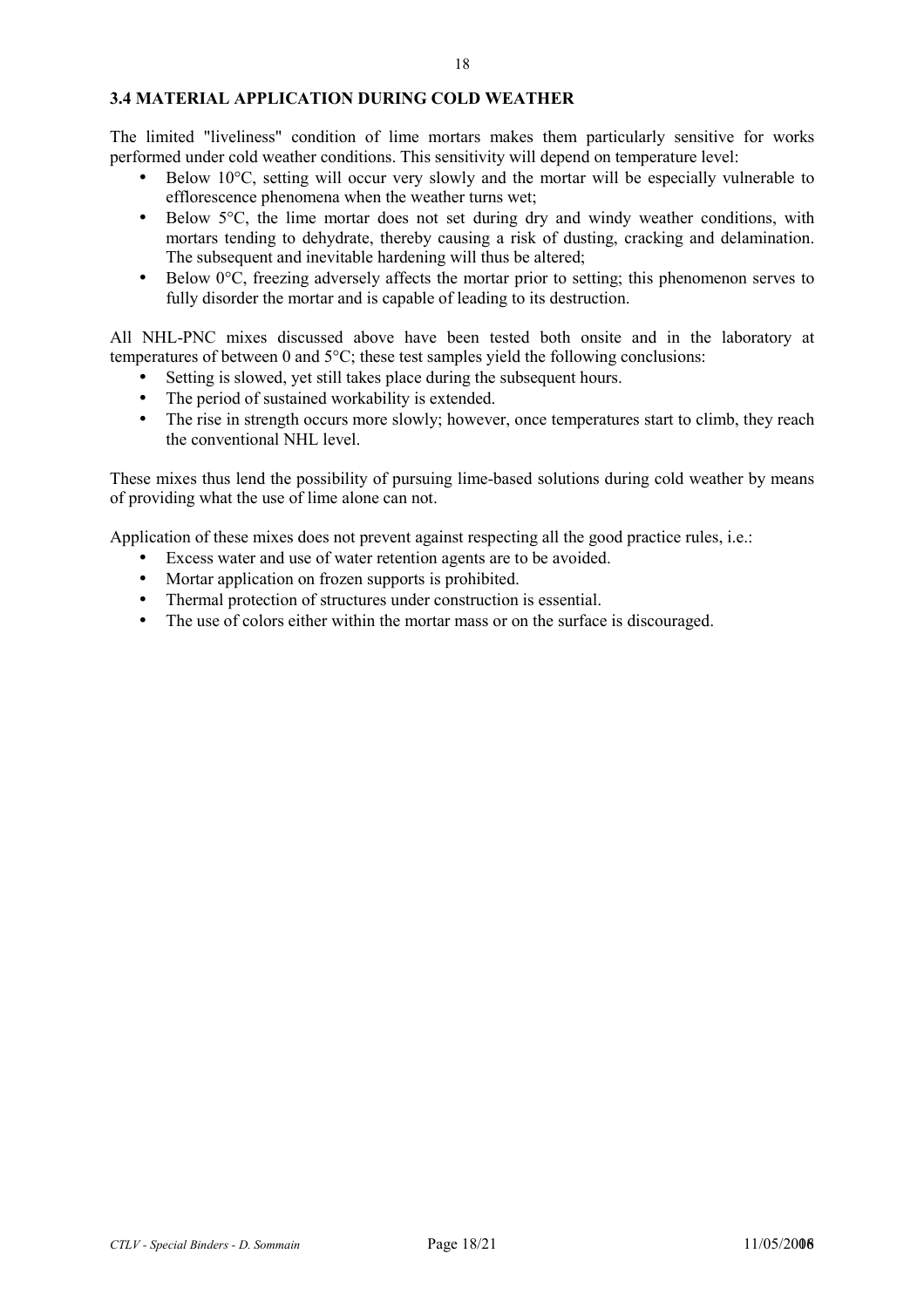#### **3.5 PNC-NHL5 MIXES: STRENGTH VARIATIONS FROM NHL5 TO PNC**

It is worthwhile to study PNC-NHL5 mixes in the aim of identifying solutions of natural hydraulic lime and natural cement for use in mortars or concretes inspired by the so-called "Roman" cements from the  $19<sup>th</sup>$  century.

This type of mix generates all of the intermediate strengths between NH5 and PNC. Such a solution features a rise in strength over time that extends over several months, owing to a belitic-driven mineralogical composition similar to that of the Roman cements and lime used during the same period.

In time, it is also possible to derive strengths for impure NHL-CEM mixes or NHL(Z), while remaining natural without any contribution of minerals of the alite (C3S) type characteristic of Portland clinkers.

The applications anticipated with this type of mix are:

- restoration of mortars and concretes based on natural binders (lime or "Roman" cements and prompt natural cement) dating from the  $19<sup>th</sup>$  and  $20<sup>th</sup>$  centuries;
- "breathing" concretes that allow humidity to traverse in the form of vapor for smooth floors (terrazzo) or rougher floors in older buildings;
- mortars for facade ornamentation, cornices, or any form of dressing; and
- facade surfacing mortars on rigid supports or submitted to aggressive treatment (wall bases).

An example of a mix with NHL5 in the mortar has been shown in Figure 17. The concentration used is 300 to  $350 \text{ kg/m}^3$ , for a sand/binder ratio equal to 4 (in weight terms). Setting has been calibrated at 1 hour. It is important with these mixes to use a retardant in order to avoid any loss in workability before setting.



Figure 17: Example of PNC-NHL5 mix hardening kinetics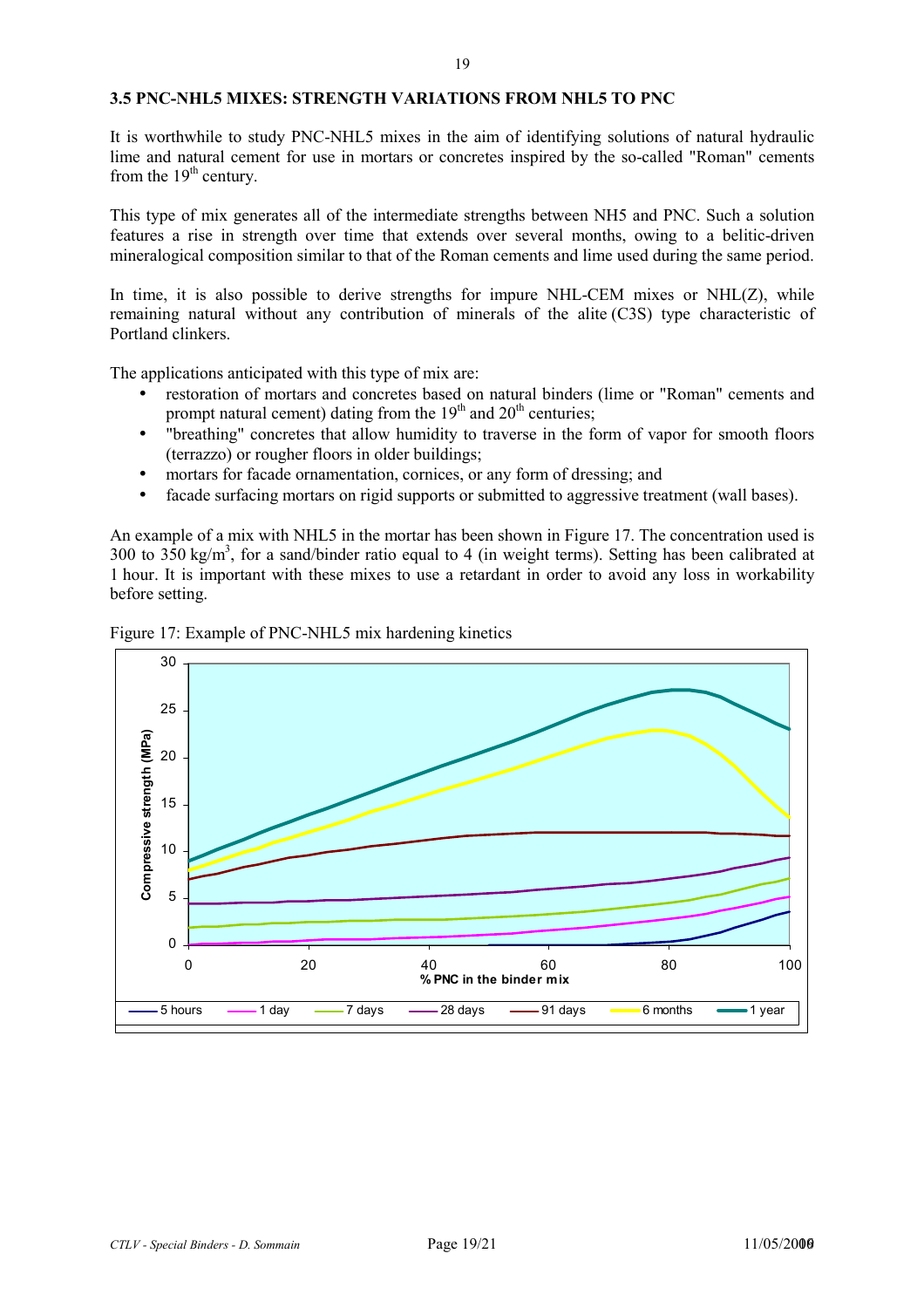#### **3.6 ABOUT TEMPERING**

The standard tempering practice consists of remixing the mortar that had lost its workability in order to restore handling capability and a more oily consistency, which is highly appreciated during application of the finishing coating.

This loss in workability may be assimilated with a false setting due to hydration of the calcium aluminates (C3A and C4AF) and tricalcic silicate (C3S). These minerals are not present in sufficient quantity in NHL to cause actual setting, as is the case with PNC on its own. Let's not overlook that setting time measurement is, first and foremost, a rheological measurement.

The action of tempering the mortar also causes slaking of the lime, making it more heavily dispersed and hence finer; this phenomenon makes for an oilier consistency, again a characteristic highly appreciated during application.

This tempering process does not affect the ultimate strengths of NHL lime since this strength level is primarily owed to hydration of the belite (C2S) and carbonation of the lime hydroxide. In contrast, the tempering of impure NHL-CEM mortar mixes and NHL(Z) with higher concentrations in calcium aluminates and tricalcic silicate, provided by the addition of Portland cement, and with lower concentrations in belite will experience modifications in their ultimate performance.

We have tempered a mortar, following loss of workability and prior to setting, with an initial mix composition of: 1.5 parts PNC, 4.5 parts NHL 3.5, 15 parts 0/3R sand, a retardant (Tempo), and 5.75 parts water. During remixing, it was necessary to add another 0.66 parts of water.

The rise in strength with respect to an untempered control mortar has been highlighted in Figure 18. As opposed to the control mortar, the tempered mortar does not exhibit any measurable strength at the 7-day cutoff. On the other hand, at both 28 and 91 days, the compressive strength is just slightly higher than the control mortar despite the very minimal addition of water.

A tempered PNC-NHL mortar mix does not display any long-term structural disorders, as the rise in strength progresses without aberration. The presence of a large quantity of belite in these two binders ensures excellent durability. However, the tempering step does remove the property of "liveliness" instilled in NHL by PNC, which constitutes the primary value of such mixes.



Figure 18: RISE IN STRENGTH OF A TEMPERED MORTAR